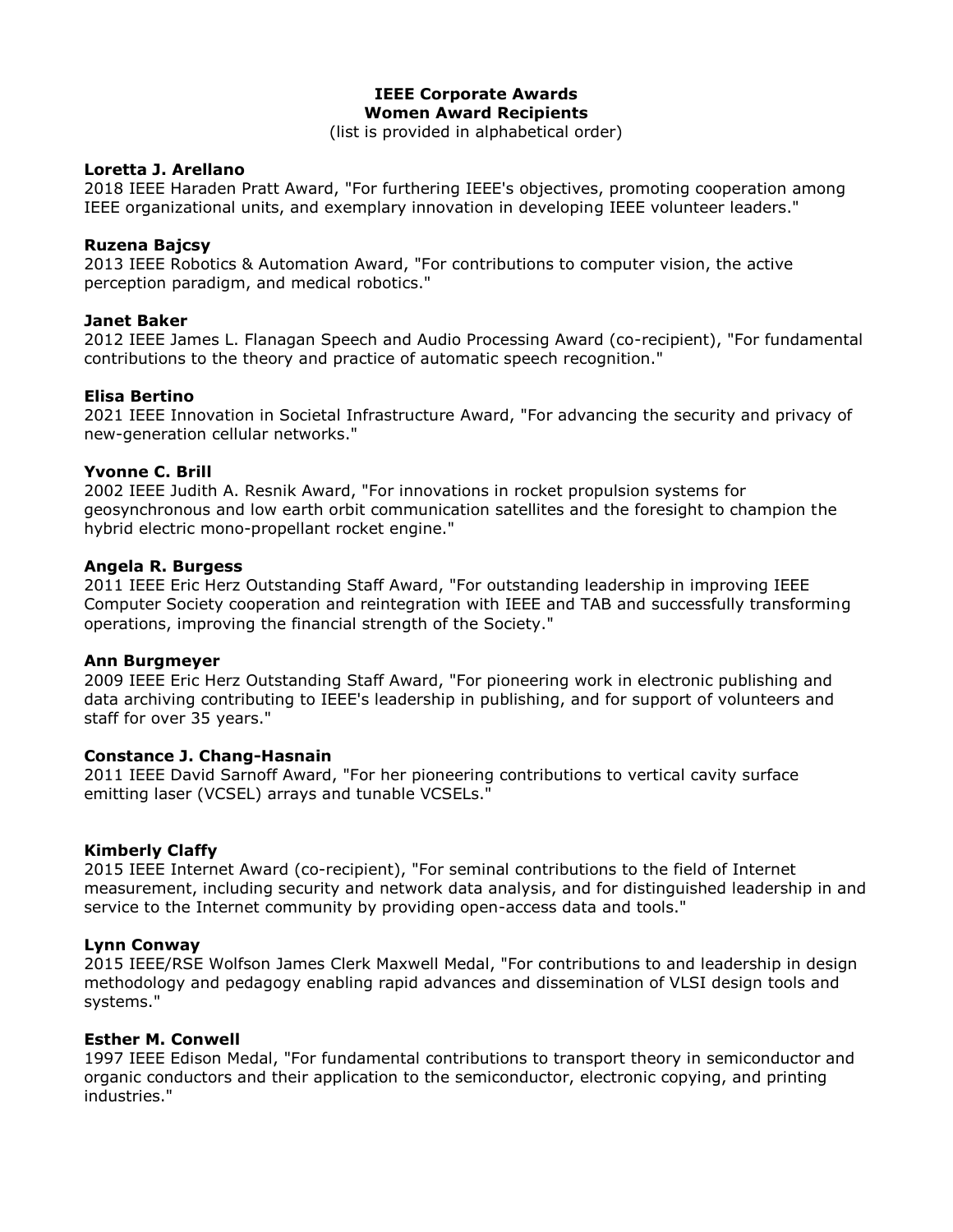### **Julie Eve Cozin**

2010 IEEE Eric Herz Outstanding Staff Award, "For exemplary service to IEEE governance through development, integration, and administration of new tools and procedures that improved efficiency, transparency, fairness, equity, and legal compliance."

### **Ingrid Daubechies**

2011 IEEE Jack S. Kilby Medal, "For pioneering contributions to the theory and applications of wavelets and filter banks."

### **Mildred S. Dresselhaus**

2015 IEEE Medal of Honor, "For leadership and contributions across many fields of science and engineering."

2004 IEEE Founders Medal, "For leadership across many fields of science and engineering through research and education and for exceptional and unique contributions to the profession."

### **Bonnie J. Dunbar**

1993 IEEE Judith A. Resnik Award, "For significant contributions to the processing and development of electronic materials in space."

### **Cynthia Dwork**

2020 IEEE Richard W. Hamming Medal, "For foundational work in privacy, cryptography, and distributed computing, and for leadership in developing differential privacy."

#### **Yonina Eldar**

2016 IEEE Kiyo Tomiyasu Award, "For development of the theory and implementation of sub-Nyquist sampling with applications to radar, communications, and ultrasound."

#### **Kim M. Ess**

2006 IEEE Judith Resnik Award, "For technical leadership in the development and certification of the Orbiter Boom Sensor System for the space shuttle."

**Deborah Estrin**2017 IEEE Internet Award, "For formative contributions and thought leadership in Internet routing and in mobile sensing techniques and applications, from environmental monitoring to personal and community health."

#### **Thelma Estrin**

1991 IEEE Haraden Pratt Award, "For IEEE leadership, strengthening the Institute's technical and professional programs, and her exemplary role in promoting the recognition of woman in engineering."

**Delores M. Etter**2018 IEEE James H. Mulligan, Jr. Education Medal, "For contributions to engineering through innovative textbooks on problem solving with computing languages and software tools."

### **Katherine Whittaker Ferrara**

2021 IEEE Biomedical Engineering Award, "For the integration of ultrasound and engineered vesicles in the diagnosis and treatment of cancer."

#### **Bonnie Heck Ferri**

2017 IEEE Undergraduate Teaching Award, "For pioneering mobile hands-on learning and flipped classroom techniques for undergraduate engineering education."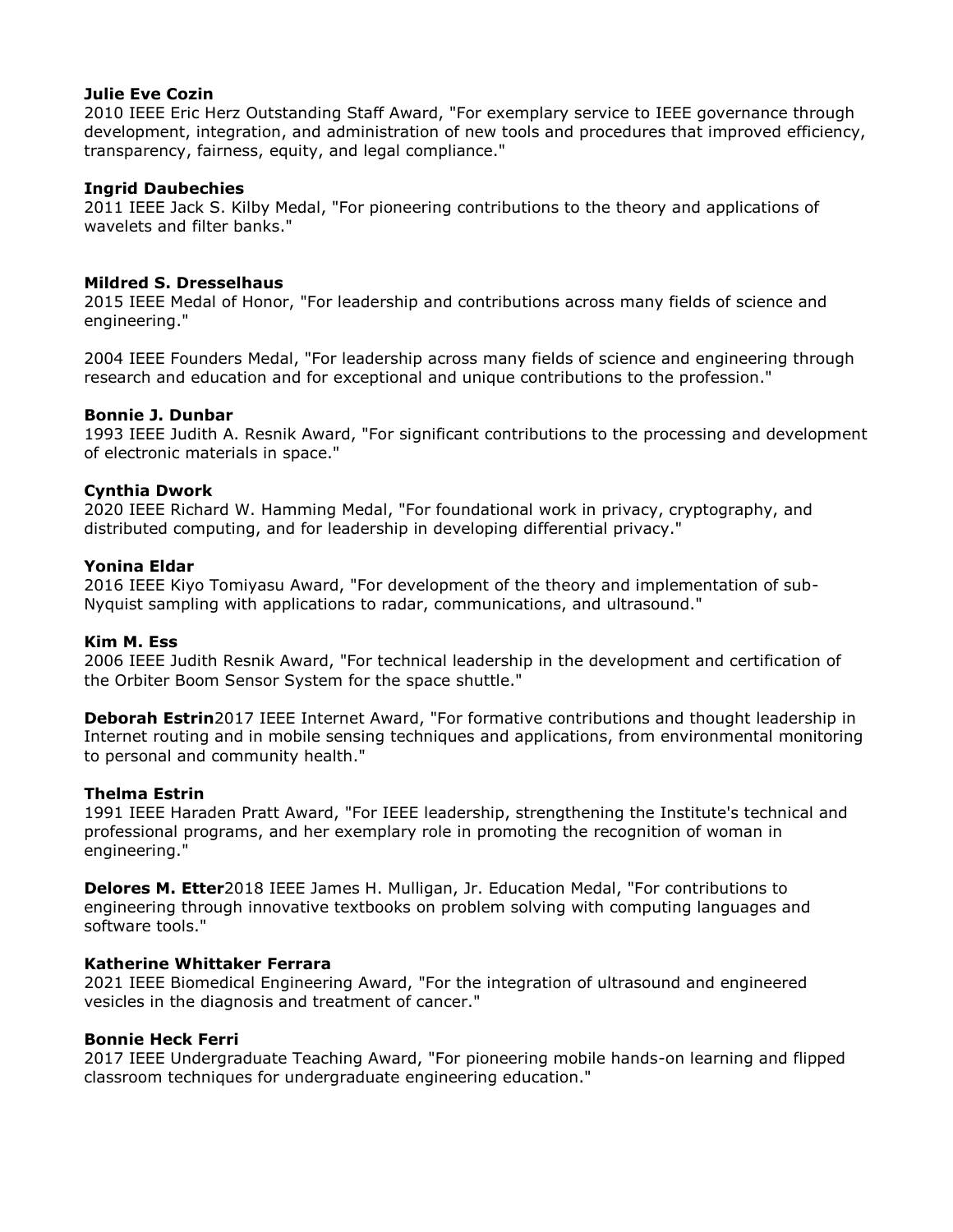# **Terri S. Fiez**

2016 IEEE Undergraduate Teaching Award, "For innovative undergraduate engineering and computing curriculum development fostering student engagement and retention."

# **Karen Galuchie**

2016 IEEE Eric Herz Outstanding Staff Member Award, "For exceptional staff leadership and for support and service to IEEE volunteers in achieving the philanthropic objectives of the IEEE and the IEEE Foundation."

### **Shafi Goldwasser**

2011 IEEE Emanuel R. Piore Award, "For pioneering work in laying the foundations of modern cryptography and its relation to complexity theory."

### **Judith L. Gorman**

2012 IEEE Eric Herz Outstanding Staff Award, "For leadership in development of the IEEE Standards Association as a recognized global and World-class organization."

# **Susan L. Graham**

2009 IEEE John von Neumann Medal, "For contributions to programming language design and implementation and for exemplary service to the discipline of computer science."

# **Andrea J. Goldsmith**

2019 IEEE Eric E. Sumner Award, "For contributions to the fundamental understanding and innovation in adaptive and multiple antenna techniques for wireless communication networks."

2021 IEEE Leon K. Kirchmayer Graduate Teaching Award, "For educating, developing, guiding, and energizing generations of highly successful students and postdoctoral fellows."

### **Evelyn L. Hu**

2020 IEEE Andrew S. Grove Award, "For pioneering contributions to microelectronics fabrication technologies for nanoscale and photonic devices."

#### **Lisa Gresham Huettel**

2019 IEEE Undergraduate Teaching Award, "For leadership in curriculum development as well as teaching and mentoring of undergraduate students in electrical and computer engineering."

#### **Susan Hassler**

2015 IEEE Eric Herz Outstanding Staff Member Award, "For enhancing the global impact of IEEE by creating the distinctive publication IEEE Spectrum, which exemplifies the highest values of science, technology, and engineering journalism."

#### **Irena Hajnsek**

2012 IEEE W.R.G. Baker Award (co-recipient), "TanDEM-X: A Satellite Formation for High-Resolution SAR Interferometry," IEEE Transactions on Geoscience and Remote Sensing, Vol. 45, Issue 11, Part 1, November 2007, pp. 3317–3341.

#### **Julia Hirschberg**

2011 James L. Flanagan Speech and Audio Processing Award, "For pioneering contributions to speech synthesis and prosody research."

# **Evelyn H. Hirt**

2021 IEEE Haraden Pratt Award, "For steadfast service and leadership dedicated to the IEEE mission and members across all corporate, geographic, technical, and educational levels."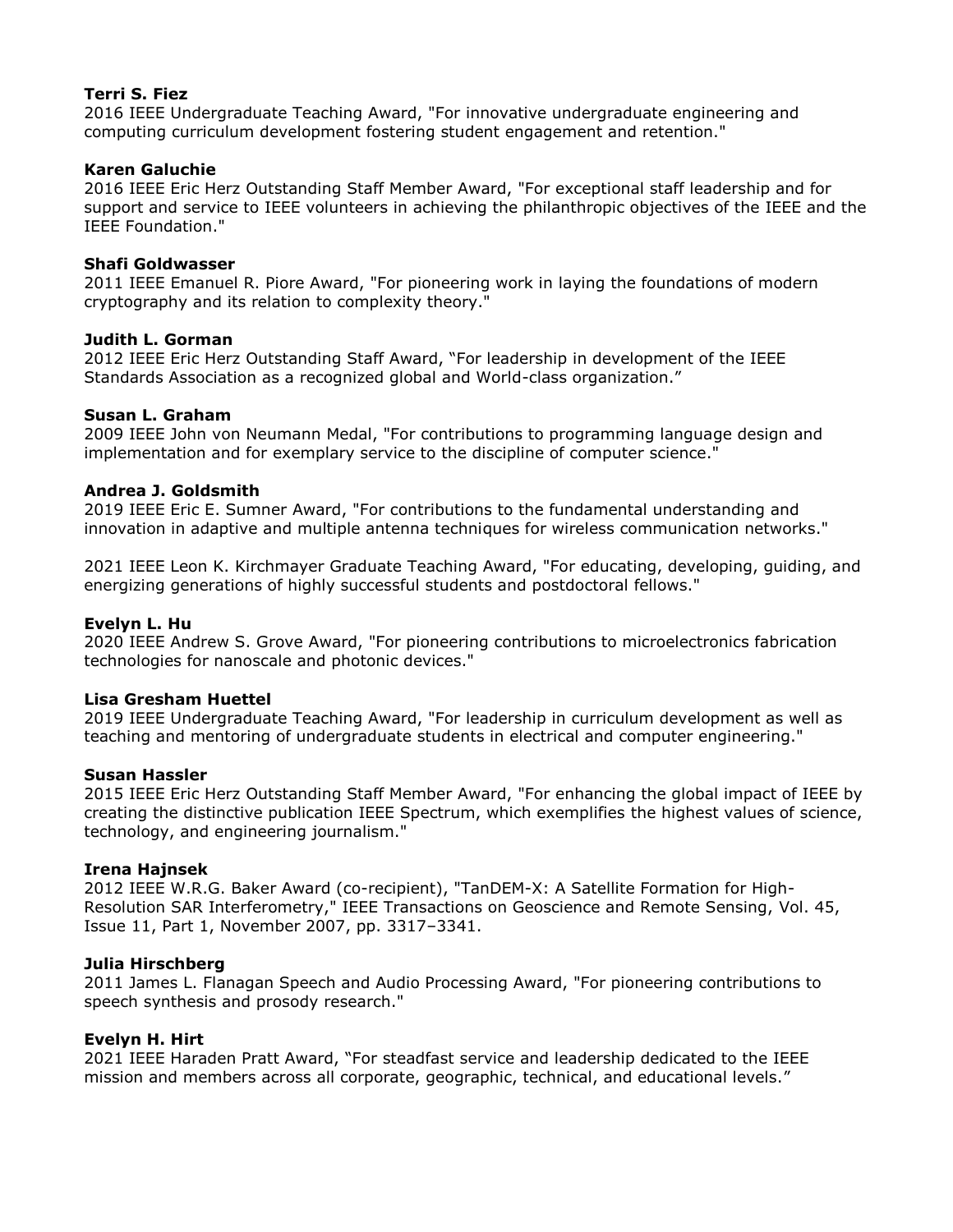# **Judy Hoyt**

2011 IEEE Andrew S. Grove Award (co-recipient), "For seminal contributions to the demonstration of Si/Ge lattice mismatch strain engineering for enhanced carrier transport properties in MOSFET devices."

### **Evelyn Lynn Hu**

2021 IEEE/RSE James Clerk Maxwell Medal, "For leadership in nanoscale science and engineering, and for seminal contributions at the intersection of semiconductor electronics and photonics."

### **Leah Jamieson**

2020 IEEE James H. Mulligan, Jr. Education Medal, "For contributions to the promotion, innovation, and inclusivity of engineering education."

### **Cecelia Jankowski**

2013 IEEE Eric Herz Outstanding Staff Award, "For exceptional leadership of IEEE Member and Geographic Activities and a career devoted to the goals and objectives of IEEE."

### **Katherine G. Johnson**

2019 IEEE President's Award, "For fundamental computational contributions to the success of America's first and subsequent manned spaceflights, including Apollo 11."

### **Kristina M. Johnson**

2021 IEEE Mildred Dresselhaus Medal, "For leadership and technical contributions spanning academia, government, and business."

### **Anita K. Jones**

2007 IEEE Founders Medal, "For outstanding leadership in academic research and in directing science and engineering research in the Department of Defense."

#### **Lindsey Kahan**

2016 IEEE Donald G. Fink Award (co-recipient), for their paper titled "Bioinspired Polarization Imaging Sensors: From Circuits and Optics to Signal Processing Algorithms and Biomedical Applications," *Proceedings of the IEEE*, Vol. 102, No. 10, October 2014, pp. 1450-1469.

#### **Fern E. Katronetsky**

2008 IEEE Eric Herz Outstanding Staff Award, "For extraordinary commitment to the goals and objectives of the Institute and unwavering leadership and invaluable support of volunteers and staff for over 30 years."

#### **Ursula Keller**

2018 IEEE Photonics Award, "For seminal contributions to ultrafast laser technology enabling important industrial applications and novel scientific breakthroughs."

2019 IEEE Edison Medal, "For pioneering and fundamental contributions to and leadership in useable, compact ultrafast laser technology, enabling applications in metrology, sensing, and biophotonics."

#### **Kelin J. Kuhn**

2016 IEEE Frederik Philips Award, "For technical leadership in the development and implementation of breakthrough CMOS technology."

#### **Santosh K. Kurinec**

2012 IEEE Undergraduate Teaching Award, "For distinguished contributions integrating research into undergraduate engineering education to develop microelectronic engineers well prepared for future challenges."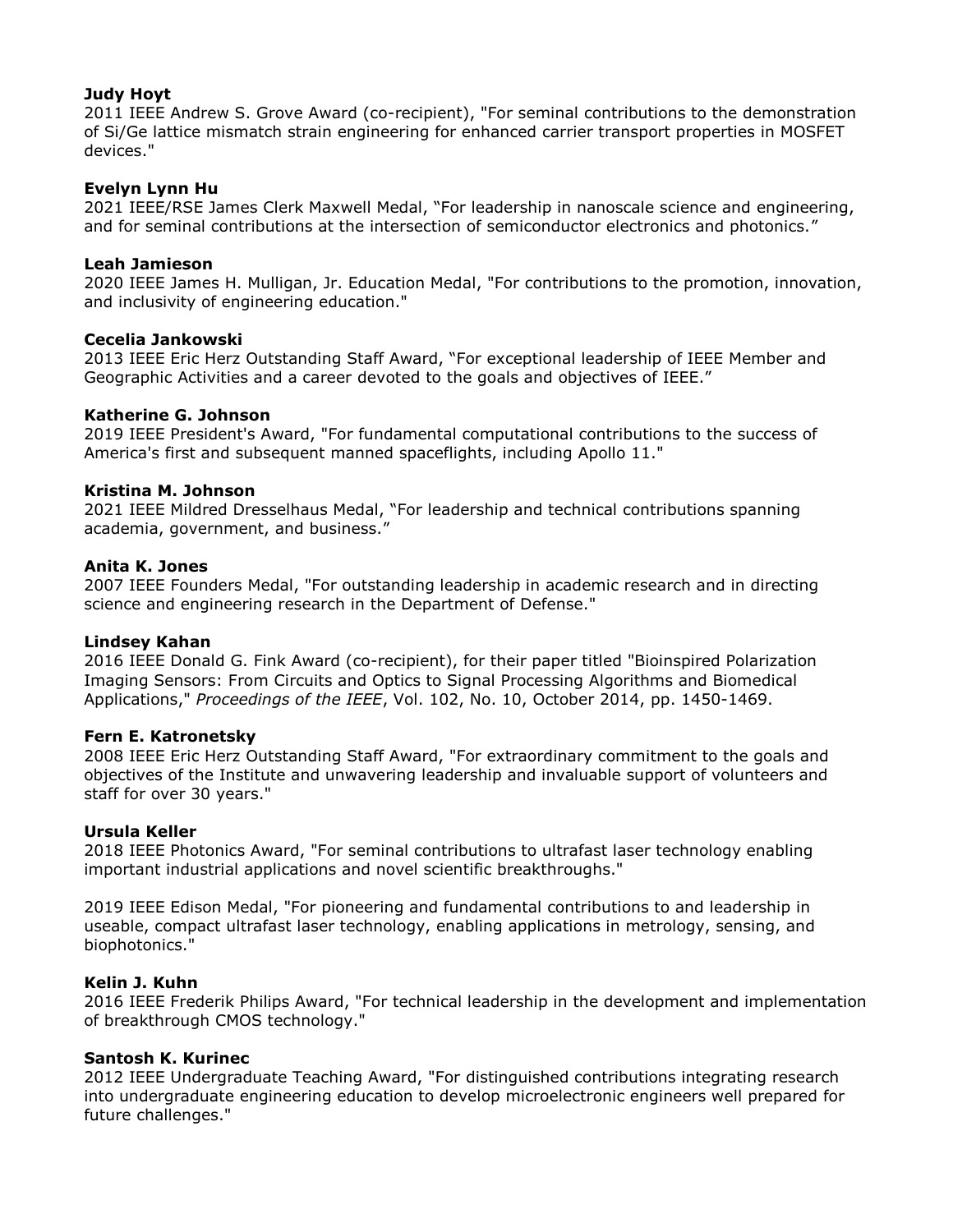### **Nancy Leveson**

2020 IEEE Medal for Environmental and Safety Technologies, "For contributions to software safety and for the development of system safety modeling."

### **Michal Lipson**

2019 IEEE Photonics Award, "For pioneering contributions to silicon photonics."

### **Susan M. Lord**

2018 IEEE Undergraduate Teaching Award, "For contributions to the development of more inclusive and innovative undergraduate teaching in electrical and computer engineering."

### **Barbara H. Liskov**

2004 IEEE John von Neumann Medal, "For fundamental contributions to programming languages, programming methodology, and distributed systems."

### **Tsu-Jae King Liu**

2010 IEEE Kiyo Tomiyasu Award, "For contributions to nanoscale MOS transistors, memory devices, and MEMs devices."

### **Nancy Ann Lynch**

2010 IEEE Emanuel R. Piore Award, "For contributions to foundations of distributed and concurrent computing."

#### **Rimma Mayzus**

2015 IEEE Donald G. Fink Award (co-recipient), for their paper titled "Millimeter Wave Mobile Communications for 5G Cellular: It Will Work," *IEEE Access* Vol. 1, pp. 335-349, May 2013.

### **Muriel Medard**

2002 IEEE Leon K. Kirchmayer Prize Paper Award, "The Effect Upon Channel Capacity in Wireless Communications of Perfect and Imperfect Knowledge of Channel," IEEE Transactions on Information Theory, Vol. 46, No. 3, May 2000, pp. 933–946.

#### **Teresa H. Meng**

2009 IEEE Donald O. Pederson Award in Solid-State Circuits, "For pioneering contributions to the development of integrated wireless communications systems."

2019 IEEE Alexander Graham Bell Medal, "For technical contributions to and leadership in the development of wireless semiconductor technology."

**Joan Laverne Mitchen**2011 IEEE Masura Ibuka Consumer Electronic Award, "For fundamental contributions to image compression in printing technology and digital image processing in consumer electronics."

#### **Mari Ostendorf**

2018 IEEE James L. Flanagan Speech and Audio Processing Award, "For contributions to statistical and computational models for analysis, interpretation, and synthesis in speech and language processing."

# **Karen Panetta**

2013 IEEE Award for Distinguished Ethical Practices, "For exemplary contributions and leadership in developing ethics and social responsibility in students."

### **Elisabeth Paté-Cornell**

2021 IEEE Simon Ramo Medal, "For sustained leadership in developing theory and applications of probability risk analysis for the design and evaluation of complex engineering systems."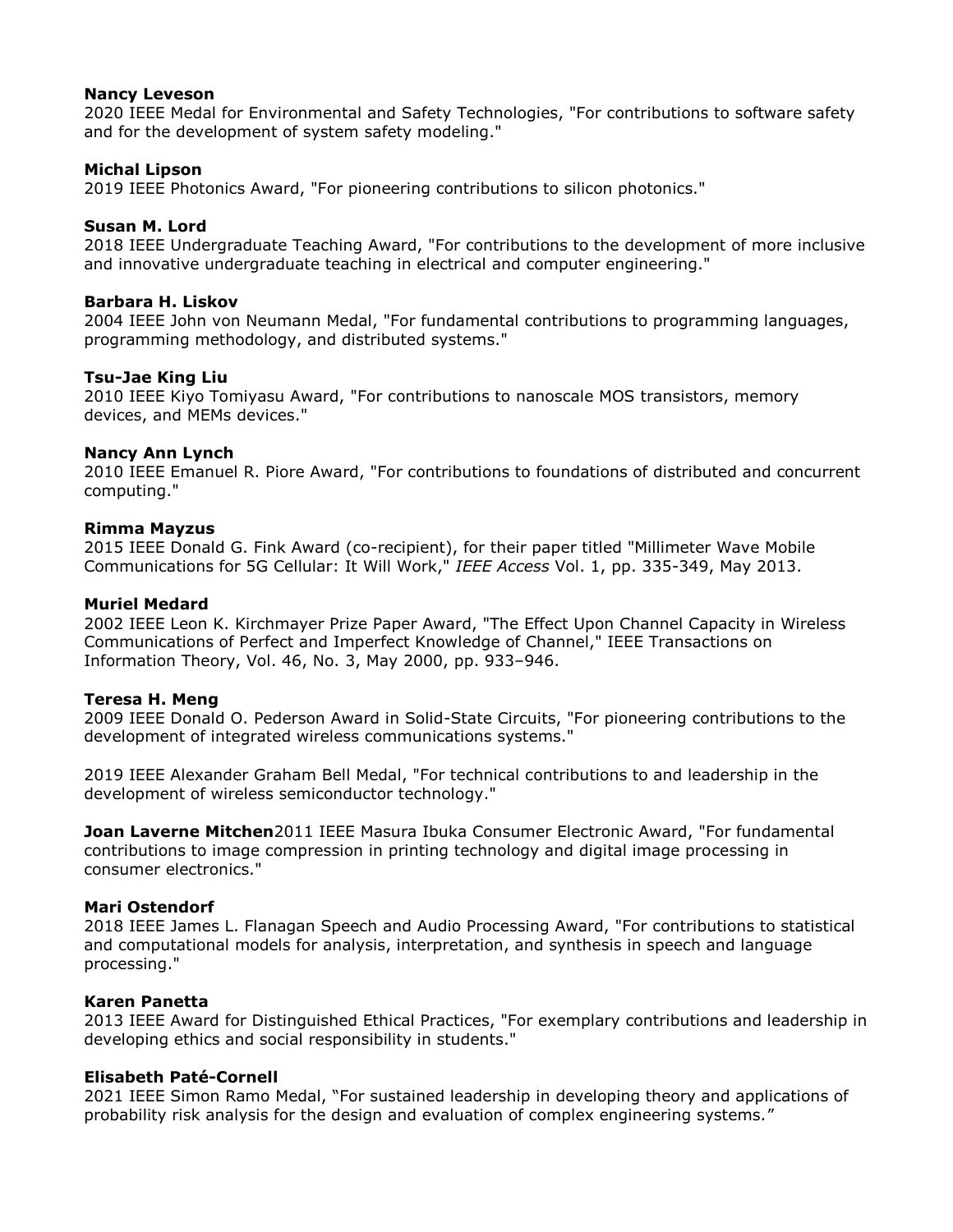# **Cristiane Agra Pimentel**

2021 IEEE Undergraduate Teacing Award, "For encouraging women to pursue STEM careers, and developing industry-based projects for social justice."

### **Mary Ellen Randall**

2020 IEEE Haraden Pratt Award, "For advocacy of member engagement through projects, social networking, awards, service to humanity, inclusion, and outreach in support of IEEE goals."

### **Jennifer Rexford**

2019 IEEE Internet Award, "For fundamental contributions to the programmability, stability, and performance of large computer networks, and leadership within the networking community."

### **Wanda Reder**

2014 IEEE Richard M. Emberson Award, "For leadership in the IEEE Smart Grid program and in the continued growth of the Power and Energy Society, including the creation of its Scholarship Fund."

### **Viccy Salazar**

2010 IEEE Medal for Environmental and Safety Technologies (co-recipient), "For developing and bringing into operation EPEAT, the Electronic Product Environmental Assessment Tool that measures product's environmental performance."

**Anna Scaglione**2013 IEEE Donald G. Fink Award (co-recipient), for their paper titled "For the Grid and Through the Grid: The Role of Power Line Communications in the Smart Grid," *Proceedings of the IEEE*, Vol. 99, No. 6, June 2011, pp. 998-1027.

#### **Eve M. Schooler**

2020 IEEE Internet Award (co-recipient), "For distinguished leadership in developing standards for Internet multimedia, and formative contributions to the design of Internet multimedia protocols."

#### **Jocelyn K. Schulz**

2015 IEEE Donald G. Fink Award (co-recipient), for their paper titled "Millimeter Wave Mobile Communications for 5G Cellular: It Will Work," *IEEE Access* Vol. 1, pp. 335-349, May 2013.

# **Lisa Su**

2021 IEEE Robert N. Noyce Medal, "For leadership in ground-breaking semiconductor products and successful business strategies that contributed to the strength of the microelectronics industry."

#### **Shu Sun**

2015 IEEE Donald G. Fink Award (co-recipient), for their paper titled "Millimeter Wave Mobile Communications for 5G Cellular: It Will Work," *IEEE Access* Vol. 1, pp. 335-349, May 2013.

#### **Eva Tardos**

2019 IEEE John von Neumann Medal, "For contributions to the field of algorithms, including foundational new methods in optimization, approximation algorithms, and algorithmic game theory."

#### **Shirley M. Tilghman**

2014 IEEE Honorary Membership, "For leadership in bridging quantitative biology and engineering and for advancing higher education."

**Claire Tomlin**2017 IEEE Transportation Technologies Award, "For contributions to air transportation systems, focusing on collision avoidance protocol design and avionics safety verification."